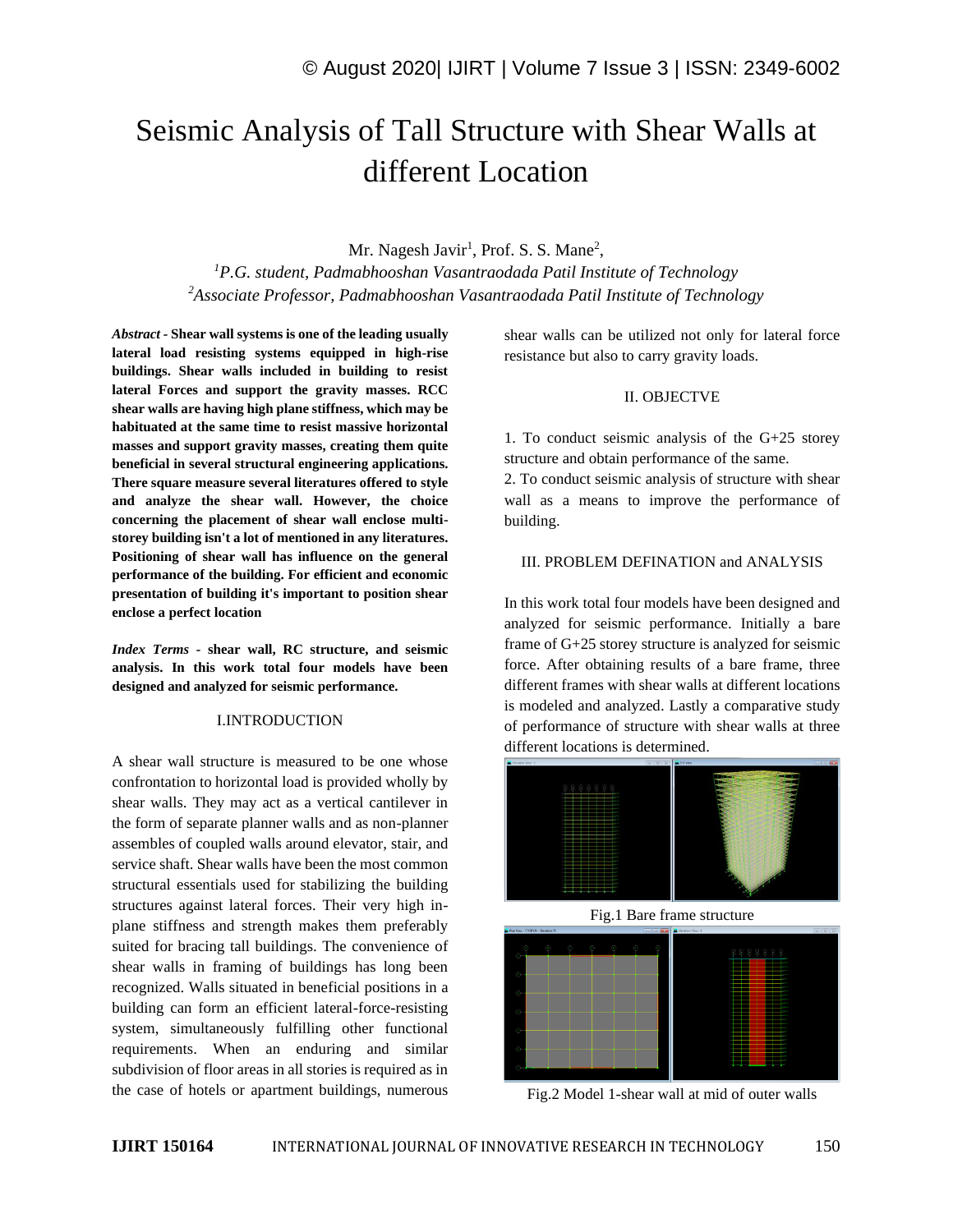# © August 2020| IJIRT | Volume 7 Issue 3 | ISSN: 2349-6002



Fig.4- shear wall at interior of structure

# IV. METHOD OF SEISMIC ANALYSIS

Linear static analysis, also known as equivalent static analysis is preferred for moderate height buildings and dynamic analysis is performed for multistorey building. Since, the models analyzed in this work are both of moderate height and of high-rise buildings, both linear static analysis and linear dynamic analysis is performed so as to put convenience in studying response. In this method, seismic response of structures is carried out on the principle of horizontal force assumed to be corresponding to the actual earthquake loading. The structures are assumed to be located in zone IV. The direction of earthquake excitation considered is X. Program calculated time period is assigned. Importance factor and response reduction factors are 1 and 5 respectively.

#### V. RESULTS

#### Max. Displacement by Equivalent Static Method:



Fig.1: Maximum Displacement of structure





Fig.3 Time Period

# VII. CONCLUSION

The results obtained for G+25 storey RC structure after seismic analysis is concluded as follows:

1 G+25 storey bare frame after subjected to seismic loading undergoes high value of displacement. Even though it is within permissible limit, but it is almost on the verge of failure.

2. The provision of shear wall to the G+25 storey structure improves the performance of structure to great extent. Especially the exceeding values of storey drift are brought within permissible limit.

# **REFERENCES**

- [1] Solution of shear wall in multi-storey building", Anshuman, DipenduBhunia, BhavinRamjiyani,
- [2] International journal of civil and structural engineering, Volume 2, no.2, 2011.
- [3] "Review on Shear wall for soft storey high rise building, MisamAbidi and MangulkarMadhuri N., International Journal of Civil and Advance